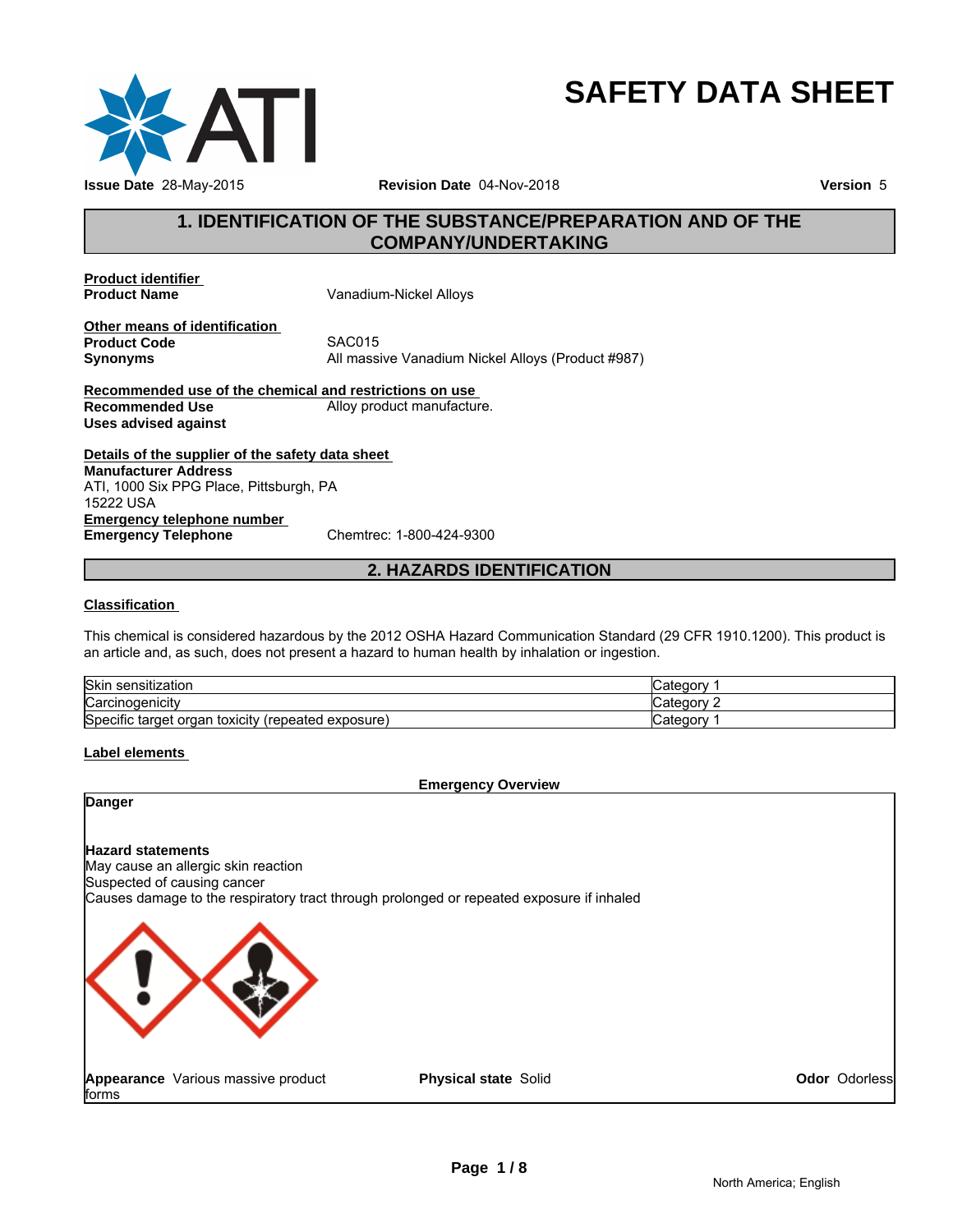#### **Precautionary Statements - Prevention**

Do not handle until all safety precautions have been read and understood Use personal protective equipment as required Wear protective gloves

#### **Precautionary Statements - Response**

If skin irritation or rash occurs: Get medical advice/attention

#### **Precautionary Statements - Disposal**

Dispose of contents/container to an approved waste disposal plant

#### **Hazards not otherwise classified (HNOC)**

Not applicable

#### **Other Information**

When product is subjected to welding, burning, melting, sawing, brazing, grinding, buffing, polishing, or other similar heat-generating processes, the following potentially hazardous airborne particles and/or fumes may be generated: Hexavalent Chromium (Chromium VI) may cause lung, nasal, and/or sinus cancer. Vanadium pentoxide (V2O5) affects eyes, skin, respiratory system.

#### **3. COMPOSITION/INFORMATION ON INGREDIENTS**

**Synonyms** All massive Vanadium Nickel Alloys (Product #987).

| <b>Chemical Name</b> | <b>CAS No.</b> | Weight-% |
|----------------------|----------------|----------|
| Nickel               | 7440-02-0      | 40-47    |
| √anadium             | 7440-62-2      | 40-47    |
| Chromium             | 7440-47-3      | 8-12     |
| Aluminum             | 7429-90-5      | 1-4      |

#### **4. FIRST AID MEASURES**

.

| <b>First aid measures</b> |  |
|---------------------------|--|
|                           |  |

| Eye contact                                                                | In the case of particles coming in contact with eyes during processing, treat as with any<br>foreign object.                                           |  |  |
|----------------------------------------------------------------------------|--------------------------------------------------------------------------------------------------------------------------------------------------------|--|--|
| <b>Skin Contact</b>                                                        | In the case of skin allergic reactions see a physician.                                                                                                |  |  |
| <b>Inhalation</b>                                                          | If excessive amounts of smoke, fume, or particulate are inhaled during processing, remove<br>to fresh air and consult a qualified health professional. |  |  |
| Ingestion                                                                  | Not an expected route of exposure.                                                                                                                     |  |  |
| Most important symptoms and effects, both acute and delayed                |                                                                                                                                                        |  |  |
| <b>Symptoms</b>                                                            | May cause allergic skin reaction.                                                                                                                      |  |  |
| Indication of any immediate medical attention and special treatment needed |                                                                                                                                                        |  |  |
| Note to physicians                                                         | Treat symptomatically.                                                                                                                                 |  |  |
|                                                                            |                                                                                                                                                        |  |  |

#### **5. FIRE-FIGHTING MEASURES**

#### **Suitable extinguishing media**

Product not flammable in the form as distributed, flammable as finely divided particles or pieces resulting from processing of this product. Isolate large fires and allow to burn out. Smother small fires with salt (NaCl) or class D dry powder fire extinguisher.

**Unsuitable extinguishing media** Do not spray water on burning metal as an explosion may occur. This explosive characteristic is caused by the hydrogen and steam generated by the reaction of water with the burning material.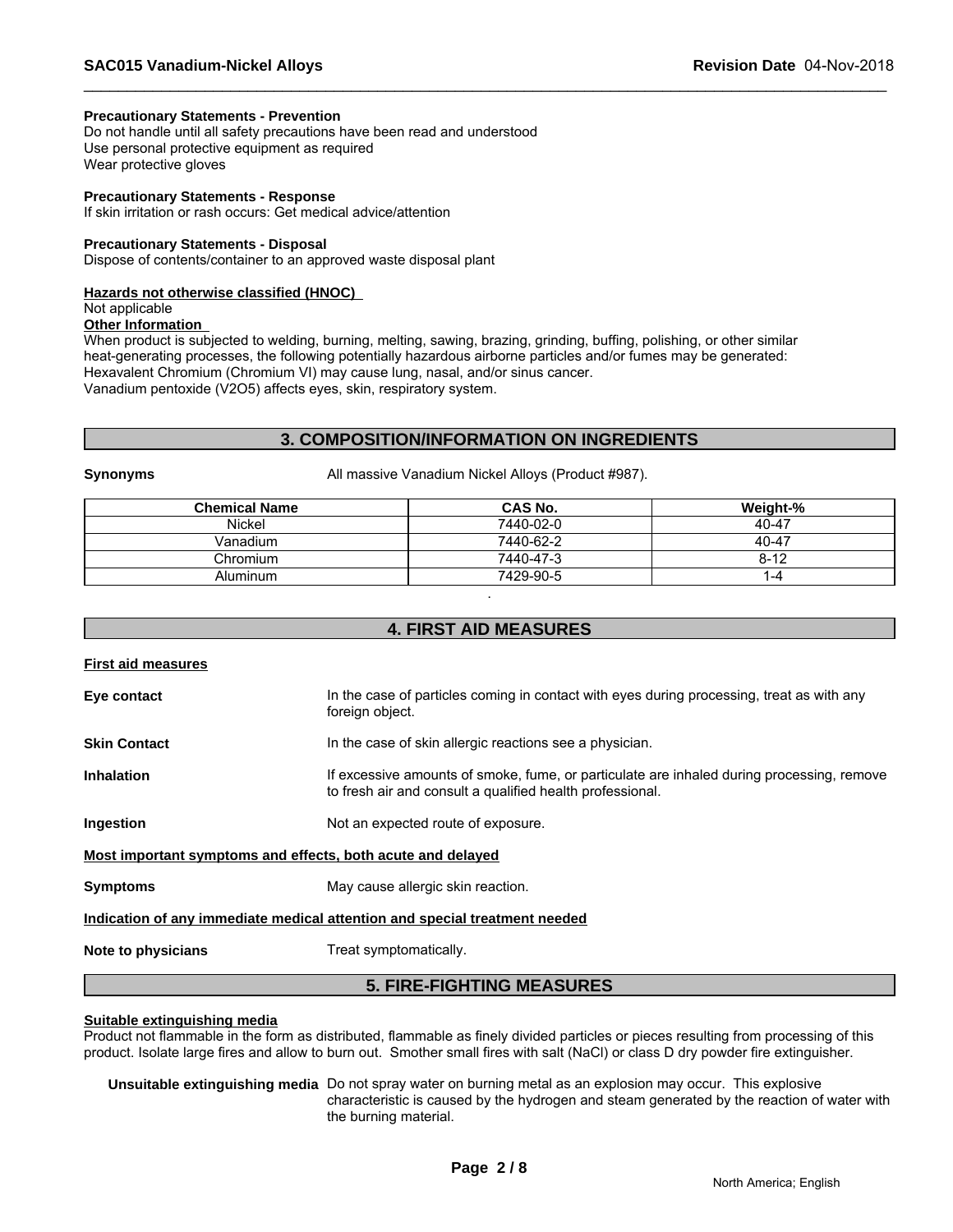#### **Specific hazards arising from the chemical**

Intense heat. WARNING: Fine particles resulting from grinding, buffing, polishing, or similar processes of this product may form combustible dust-air mixtures. Keep particles away from all ignition sources including heat, sparks, and flame. Prevent dust accumulations to minimize combustible dust hazard.

**Hazardous combustion products**Hexavalent Chromium (Chromium VI) may cause lung, nasal, and/or sinus cancer. Vanadium pentoxide (V2O5) affects eyes, skin, respiratory system.

**Explosion data Sensitivity to Mechanical Impact** None. **Sensitivity to Static Discharge** None.

#### **Protective equipment and precautions for firefighters**

Firefighters should wear self-contained breathing apparatus and full firefighting turnout gear.

#### **6. ACCIDENTAL RELEASE MEASURES**

|                                                              | Personal precautions, protective equipment and emergency procedures                                                                                                                                                                                                                                         |
|--------------------------------------------------------------|-------------------------------------------------------------------------------------------------------------------------------------------------------------------------------------------------------------------------------------------------------------------------------------------------------------|
| <b>Personal precautions</b>                                  | Use personal protective equipment as required.                                                                                                                                                                                                                                                              |
| For emergency responders                                     | Use personal protective equipment as required.                                                                                                                                                                                                                                                              |
| <b>Environmental precautions</b>                             |                                                                                                                                                                                                                                                                                                             |
| <b>Environmental precautions</b>                             | Not applicable to massive product.                                                                                                                                                                                                                                                                          |
| Methods and material for containment and cleaning up         |                                                                                                                                                                                                                                                                                                             |
| <b>Methods for containment</b>                               | Not applicable to massive product.                                                                                                                                                                                                                                                                          |
| Methods for cleaning up                                      | Not applicable to massive product.                                                                                                                                                                                                                                                                          |
|                                                              | 7. HANDLING AND STORAGE                                                                                                                                                                                                                                                                                     |
| Precautions for safe handling                                |                                                                                                                                                                                                                                                                                                             |
| Advice on safe handling                                      | WARNING: Fine particles resulting from grinding, buffing, polishing, or similar processes of<br>this product may form combustible dust-air mixtures. Keep particles away from all ignition<br>sources including heat, sparks, and flame. Prevent dust accumulations to minimize<br>combustible dust hazard. |
| Conditions for safe storage, including any incompatibilities |                                                                                                                                                                                                                                                                                                             |
| <b>Storage Conditions</b>                                    | Keep chips, turnings, dust, and other small particles away from heat, sparks, flame and<br>other sources of ignition (i.e., pilot lights, electric motors and static electricity).                                                                                                                          |
| Incompatible materials                                       | Dissolves in hydrofluoric acid,                                                                                                                                                                                                                                                                             |
|                                                              |                                                                                                                                                                                                                                                                                                             |

#### **8. EXPOSURE CONTROLS/PERSONAL PROTECTION**

#### **Control parameters**

#### **Exposure Guidelines**

| <b>Chemical Name</b>  | <b>ACGIH TLV</b>                             | <b>OSHA PEL</b>                                                                                 |
|-----------------------|----------------------------------------------|-------------------------------------------------------------------------------------------------|
| Vanadium<br>7440-62-2 |                                              | Ceiling: 0.5 mg/m <sup>3</sup> V2O5 respirable dust<br>Ceiling: 0.1 mg/m <sup>3</sup> V2O5 fume |
| Nickel<br>7440-02-0   | TWA: $1.5 \text{ mg/m}^3$ inhalable fraction | TWA: $1 \text{ mg/m}^3$                                                                         |
| Chromium<br>7440-47-3 | TWA: $0.5$ mg/m <sup>3</sup>                 | TWA: 1 mg/m <sup>3</sup>                                                                        |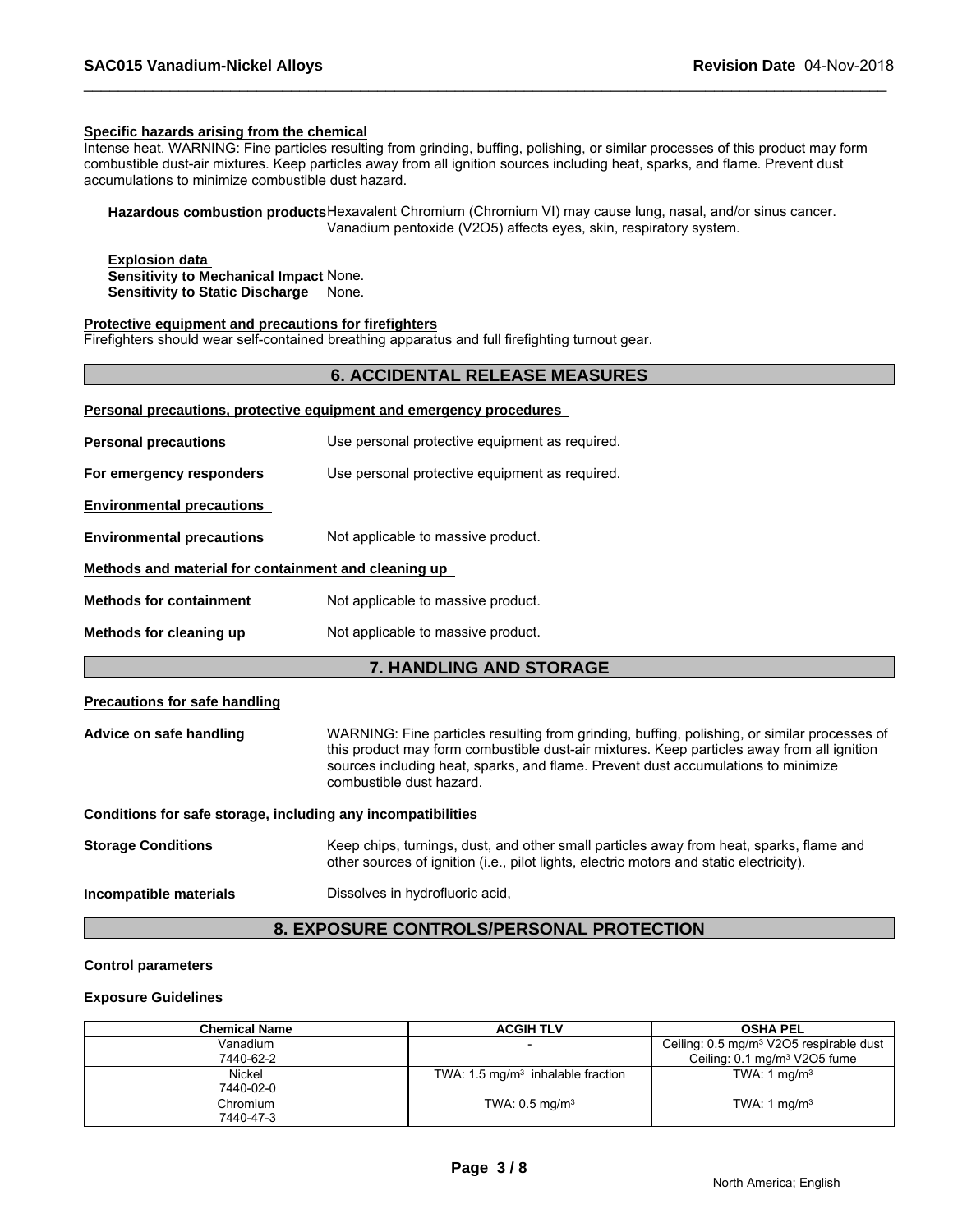| TWA.<br>TWA.<br>Alumınum<br>ma/m<br>respirable fraction<br>⇒ma/m ل<br>total dust<br>. .<br>. .<br>$\sim$<br>129-90-5<br>100<br>TWA<br>respirable fraction<br>ma/m<br>s. |
|-------------------------------------------------------------------------------------------------------------------------------------------------------------------------|
|-------------------------------------------------------------------------------------------------------------------------------------------------------------------------|

#### **Appropriate engineering controls**

| <b>Engineering Controls</b>                                           | Avoid generation of uncontrolled particles.                                                                                                                                                                                                                                                                                                                                     |  |  |  |
|-----------------------------------------------------------------------|---------------------------------------------------------------------------------------------------------------------------------------------------------------------------------------------------------------------------------------------------------------------------------------------------------------------------------------------------------------------------------|--|--|--|
| Individual protection measures, such as personal protective equipment |                                                                                                                                                                                                                                                                                                                                                                                 |  |  |  |
| <b>Eye/face protection</b>                                            | When airborne particles may be present, appropriate eye protection is recommended. For<br>example, tight-fitting goggles, foam-lined safety glasses or other protective equipment that<br>shield the eyes from particles.                                                                                                                                                       |  |  |  |
| Skin and body protection                                              | Fire/flame resistant/retardant clothing may be appropriate during hot work with the product.<br>Cut-resistant gloves and/or protective clothing may be appropriate when sharp surfaces are<br>present.                                                                                                                                                                          |  |  |  |
| <b>Respiratory protection</b>                                         | When particulates/fumes/gases are generated and if exposure limits are exceeded or<br>irritation is experienced, proper approved respiratory protection should be worn.<br>Positive-pressure supplied air respirators may be required for high airborne contaminant<br>concentrations. Respiratory protection must be provided in accordance with current local<br>regulations. |  |  |  |
| <b>General Hygiene Considerations</b>                                 | Handle in accordance with good industrial hygiene and safety practice.                                                                                                                                                                                                                                                                                                          |  |  |  |

## **9. PHYSICAL AND CHEMICAL PROPERTIES**

#### **Information on basic physical and chemical properties**

| <b>Physical state</b>            | Solid                         |                                                   |                |
|----------------------------------|-------------------------------|---------------------------------------------------|----------------|
| Appearance                       | Various massive product forms | Odor                                              | Odorless       |
| Color                            | metallic gray or silver       | <b>Odor threshold</b>                             | Not applicable |
|                                  |                               |                                                   |                |
| <b>Property</b>                  | Values                        | Remarks • Method                                  |                |
| pН                               |                               |                                                   |                |
| Melting point/freezing point     | 1000 °C / 1832 °F             |                                                   |                |
| Boiling point / boiling range    |                               |                                                   |                |
| <b>Flash point</b>               |                               |                                                   |                |
| <b>Evaporation rate</b>          |                               | Not applicable                                    |                |
| Flammability (solid, gas)        |                               | Product not flammable in the form as distributed. |                |
|                                  |                               | flammable as finely divided particles or pieces   |                |
|                                  |                               | resulting from processing of this product         |                |
| <b>Flammability Limit in Air</b> |                               |                                                   |                |
| <b>Upper flammability limit:</b> |                               |                                                   |                |
| Lower flammability limit:        |                               |                                                   |                |
| Vapor pressure                   |                               | Not applicable                                    |                |
| Vapor density                    |                               | Not applicable                                    |                |
| <b>Specific Gravity</b>          | $6.5 - 7.5$                   |                                                   |                |
| <b>Water solubility</b>          | Insoluble                     |                                                   |                |
| Solubility in other solvents     |                               | Not applicable                                    |                |
| <b>Partition coefficient</b>     |                               | Not applicable                                    |                |
| <b>Autoignition temperature</b>  |                               | Not applicable                                    |                |
| <b>Decomposition temperature</b> |                               | Not applicable                                    |                |
| <b>Kinematic viscosity</b>       |                               | Not applicable                                    |                |
| <b>Dynamic viscosity</b>         |                               | Not applicable                                    |                |
| <b>Explosive properties</b>      | Not applicable                |                                                   |                |
| <b>Oxidizing properties</b>      | Not applicable                |                                                   |                |
| <b>Other Information</b>         |                               |                                                   |                |
| <b>Softening point</b>           |                               |                                                   |                |
| <b>Molecular weight</b>          |                               |                                                   |                |
| <b>VOC Content (%)</b>           | Not applicable                |                                                   |                |
|                                  |                               |                                                   |                |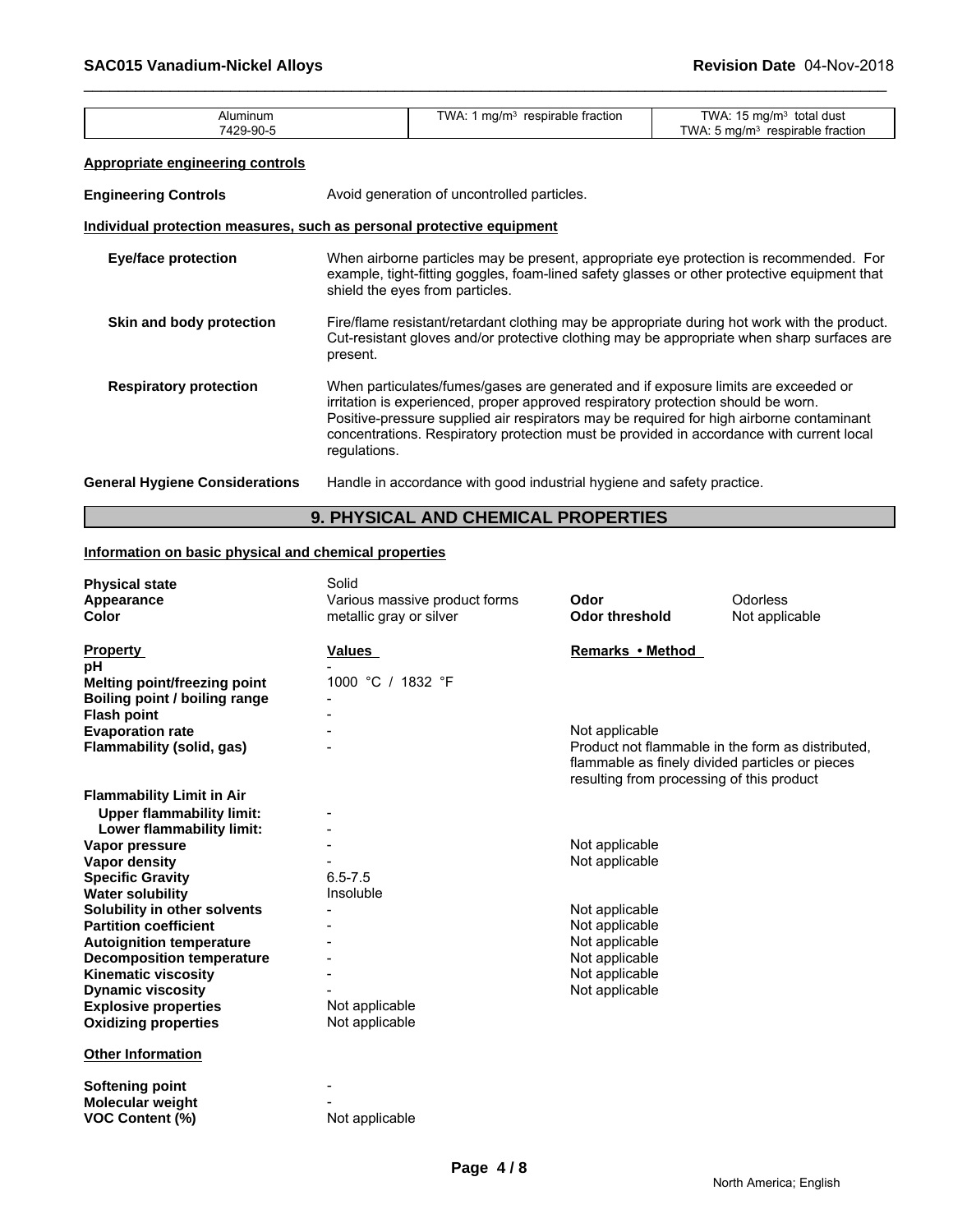**Bulk density** 

**Density** 230-250 lb/ft3

#### **10. STABILITY AND REACTIVITY**

**Reactivity**  Not applicable

#### **Chemical stability**

Stable under normal conditions.

#### **Possibility of Hazardous Reactions**

None under normal processing.

**Hazardous polymerization** Hazardous polymerization does not occur.

#### **Conditions to avoid**

Dust formation and dust accumulation.

#### **Incompatible materials**

Dissolves in hydrofluoric acid,

#### **Hazardous Decomposition Products**

When product is subjected to welding, burning, melting, sawing, brazing, grinding, buffing, polishing, or other similar heat-generating processes, the following potentially hazardous airborne particles and/or fumes may be generated:: Hexavalent Chromium (Chromium VI) may cause lung, nasal, and/or sinus cancer. Vanadium pentoxide (V2O5) affects eyes, skin, respiratory system.

#### **11. TOXICOLOGICAL INFORMATION**

#### **Information on likely routes of exposure**

| <b>Product Information</b> |                                                       |                                                                |                        |
|----------------------------|-------------------------------------------------------|----------------------------------------------------------------|------------------------|
| <b>Inhalation</b>          |                                                       | Not an expected route of exposure for product in massive form. |                        |
| Eye contact                |                                                       | Not an expected route of exposure for product in massive form. |                        |
| <b>Skin Contact</b>        | May cause sensitization by skin contact.              |                                                                |                        |
| Ingestion                  |                                                       | Not an expected route of exposure for product in massive form. |                        |
| <b>Chemical Name</b>       | Oral LD50                                             | Dermal LD50                                                    | <b>Inhalation LC50</b> |
| $N / 2 = 2$                | $\sim$ 0000 $\sim$ $\sim$ $\sim$ $\sim$ $\sim$ $\sim$ |                                                                |                        |

| <b>Nanadium</b><br>7440-62-2 | $>$ 2000 mg/kg bw |               |  |
|------------------------------|-------------------|---------------|--|
| Nickel<br>7440-02-0          | > 9000 mg/kg bw   | $> 10.2$ mg/L |  |
| Chromium<br>7440-47-3        | $>$ 3400 mg/kg bw | $> 5.41$ mg/L |  |
| Aluminum<br>7429-90-5        | 15,900 mg/kg bw   | $> 1$ mg/L    |  |

#### **Information on toxicological effects**

**Symptoms** May cause sensitization by skin contact.

#### **Delayed and immediate effects as well as chronic effects from short and long-term exposure**

**Acute toxicity**<br> **Acute toxicity**<br> **Axin corrosion/irritation**<br> **Product not classified. Skin corrosion/irritation**<br>**Serious eve damage/eve irritation** Product not classified. **Serious eye damage/eye irritation**<br>Sensitization

May cause sensitization by skin contact.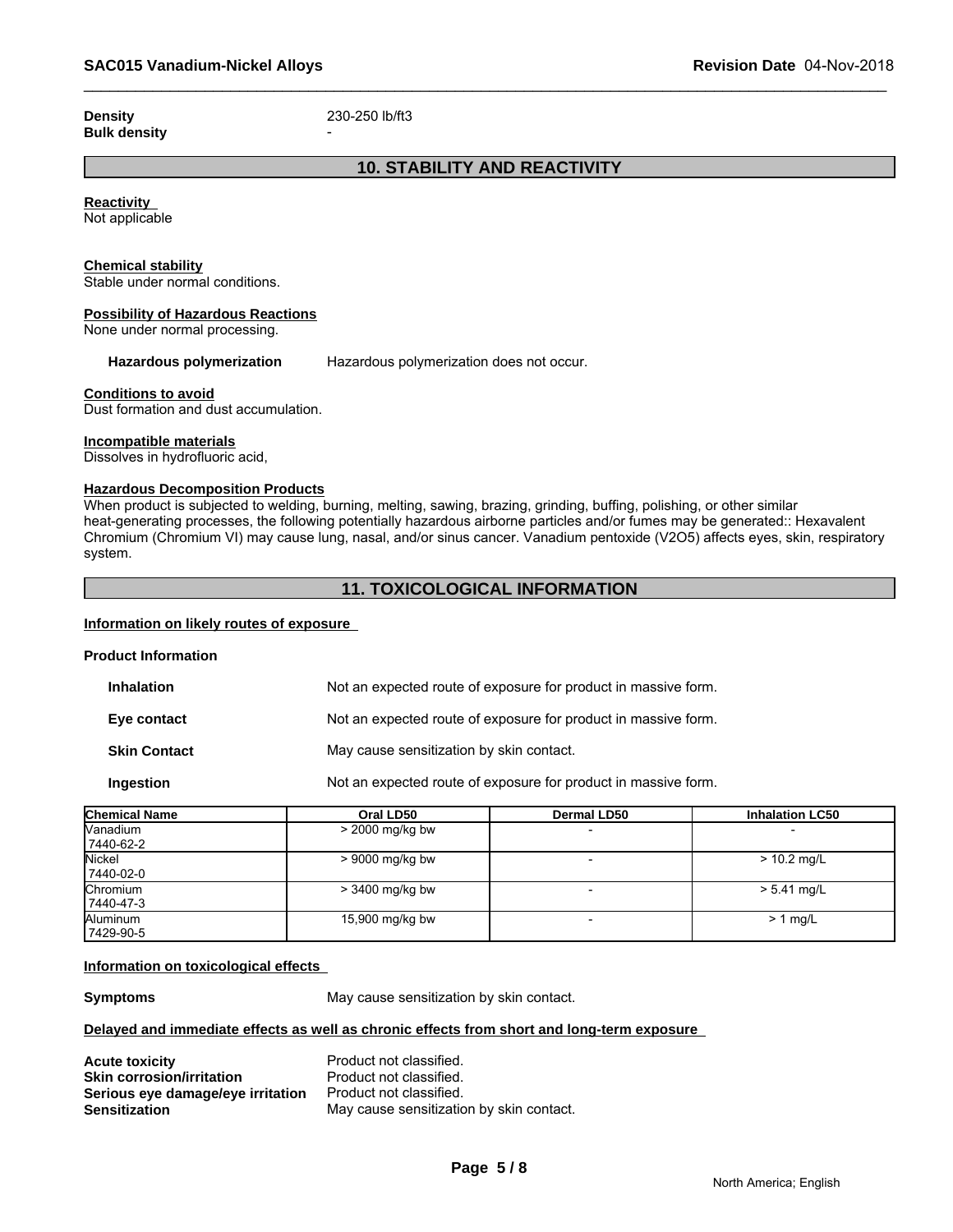## **Germ cell mutagenicity example 3 Product not classified.**<br> **Carcinogenicity May cause cancer by i**

May cause cancer by inhalation.

|  | <b>Revision Date 04-Nov-20</b> |
|--|--------------------------------|
|  |                                |

| <b>Chemical Name</b> | <b>ACGIH</b> | <b>IARC</b> | <b>NTP</b>             | <b>OSHA</b> |
|----------------------|--------------|-------------|------------------------|-------------|
| Nickel               |              | Group       | Known                  | $\cdot$     |
| 7440-02-0            |              | Group 2B    | Reasonably Anticipated |             |
| <b>Chromium</b>      |              | Group 3     |                        |             |
| 7440-47-3            |              |             |                        |             |

**Reproductive toxicity example 3 Reproduct not classified.**<br> **STOT - single exposure** Product not classified. **STOT - single exposure<br>STOT - repeated exposure Aspiration hazard Product not classified.** 

### **12. ECOLOGICAL INFORMATION**

#### **Ecotoxicity**

| <b>INVERVALLED CONTRICT</b><br><b>STOT - single exposure</b><br>Product not classified.<br>Causes disorder and damage to the: Respiratory System.<br><b>STOT - repeated exposure</b><br>Product not classified.<br><b>Aspiration hazard</b> |                                                                                                                                                                                                                      |                                                                                                                                               |                                                                                                 |                                                                                                                                                                                         |  |  |
|---------------------------------------------------------------------------------------------------------------------------------------------------------------------------------------------------------------------------------------------|----------------------------------------------------------------------------------------------------------------------------------------------------------------------------------------------------------------------|-----------------------------------------------------------------------------------------------------------------------------------------------|-------------------------------------------------------------------------------------------------|-----------------------------------------------------------------------------------------------------------------------------------------------------------------------------------------|--|--|
| <b>12. ECOLOGICAL INFORMATION</b>                                                                                                                                                                                                           |                                                                                                                                                                                                                      |                                                                                                                                               |                                                                                                 |                                                                                                                                                                                         |  |  |
| <b>Ecotoxicity</b>                                                                                                                                                                                                                          |                                                                                                                                                                                                                      |                                                                                                                                               |                                                                                                 |                                                                                                                                                                                         |  |  |
|                                                                                                                                                                                                                                             | This product as shipped is not classified for aquatic toxicity.                                                                                                                                                      |                                                                                                                                               |                                                                                                 |                                                                                                                                                                                         |  |  |
| <b>Chemical Name</b>                                                                                                                                                                                                                        | Algae/aguatic plants                                                                                                                                                                                                 | <b>Fish</b>                                                                                                                                   | <b>Toxicity to</b><br>microorganisms                                                            | <b>Crustacea</b>                                                                                                                                                                        |  |  |
| Vanadium<br>7440-62-2                                                                                                                                                                                                                       | The 72 h EC50 of vanadium<br>pentoxide to Desmodesmus<br>subspicatus was 2,907 ug of<br>$V/L$ .                                                                                                                      | The 96 h LC50 of vanadium<br>pentoxide to Pimephales<br>promelas was 1,850 ug of<br>$V/L$ .                                                   | The 3 h EC50 of sodium<br>metavanadate for activated<br>sludge was greater than 100<br>$mg/L$ . | The 48 h EC50 of sodium<br>vanadate to Daphnia magna<br>was 2,661 ug of V/L.                                                                                                            |  |  |
| Nickel<br>7440-02-0                                                                                                                                                                                                                         | NOEC/EC10 values range<br>from 12.3 µg/l for<br>to $425 \mu q/l$ for<br>Pseudokirchneriella<br>subcapitata.                                                                                                          | The 96h LC50s values range<br>from 0.4 mg Ni/L for<br>Scenedesmus accuminatus Pimephales promelas to 320<br>mg Ni/L for Brachydanio<br>rerio. | The 30 min EC50 of nickel<br>for activated sludge was 33<br>mg Ni/L.                            | The 48h LC50s values range<br>from 0.013 mg Ni/L for<br>Ceriodaphnia dubia to 4970<br>mg Ni/L for Daphnia magna.                                                                        |  |  |
| Chromium<br>7440-47-3                                                                                                                                                                                                                       |                                                                                                                                                                                                                      |                                                                                                                                               |                                                                                                 |                                                                                                                                                                                         |  |  |
| Aluminum<br>7429-90-5                                                                                                                                                                                                                       | The 96-h EC50 values for<br>reduction of biomass of<br>Pseudokirchneriella<br>subcapitata in AAP-Medium<br>at $pH$ 6, 7, and 8 were<br>estimated as 20.1, 5.4, and<br>150.6 µg/L, respectively, for<br>dissolved Al. | The 96 h LC50 of aluminum<br>to Oncorhynchus mykiss<br>was 7.4 mg of Al/L at pH 6.5<br>and 14.6 mg of Al/L at pH<br>7.5                       |                                                                                                 | The 48-hr LC50 for<br>Ceriodaphnia dubia exposed<br>to Aluminium chloride<br>increased from 0.72 to<br>greater than 99.6 mg/L with<br>water hardness increasing<br>from 25 to 200 mg/L. |  |  |

#### **Persistence and degradability**

#### **Bioaccumulation**

.

.

**Other adverse effects** This product as shipped is not classified for environmental endpoints. However, when subjected to sawing or grinding, particles may be generated that are classified for aquatic chronic toxicity.

#### **13. DISPOSAL CONSIDERATIONS**

| Waste treatment methods |                                                                                                        |
|-------------------------|--------------------------------------------------------------------------------------------------------|
| Disposal of wastes      | Disposal should be in accordance with applicable regional, national and local laws and<br>regulations. |
| Contaminated packaging  | None anticipated.                                                                                      |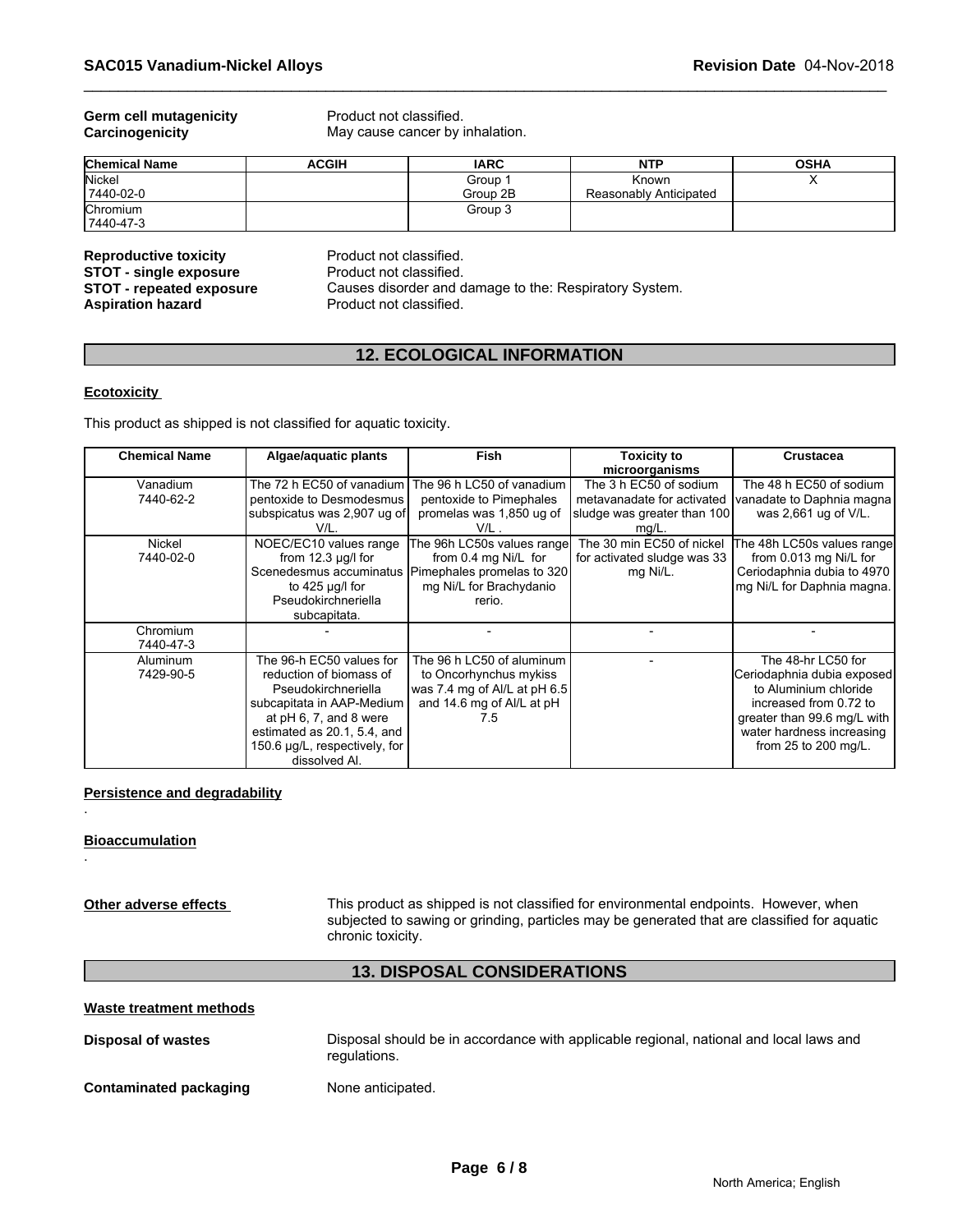| <b>Chemical Name</b> | <b>RCRA - D Series Wastes</b> |
|----------------------|-------------------------------|
| Chromium             | 5.0 mg/L regulatory level     |
| 7440-47-3            |                               |

This product contains one or more substances that are listed with the State of California as a hazardous waste.

#### **14. TRANSPORT INFORMATION**

**DOT** Not regulated

#### **15. REGULATORY INFORMATION**

| <b>International Inventories</b> |          |
|----------------------------------|----------|
| <b>TSCA</b>                      | Complies |
| <b>DSL/NDSL</b>                  | Complies |
| <b>EINECS/ELINCS</b>             | Complies |
| <b>ENCS</b>                      | Complies |
| <b>IECSC</b>                     | Complies |
| <b>KECL</b>                      | Complies |
| <b>PICCS</b>                     | Complies |
| <b>AICS</b>                      | Complies |

#### **Legend:**

 **TSCA** - United States Toxic Substances Control Act Section 8(b) Inventory

 **DSL/NDSL** - Canadian Domestic Substances List/Non-Domestic Substances List

 **EINECS/ELINCS** - European Inventory of Existing Chemical Substances/European List of Notified Chemical Substances

 **ENCS** - Japan Existing and New Chemical Substances

 **IECSC** - China Inventory of Existing Chemical Substances

 **KECL** - Korean Existing and Evaluated Chemical Substances

 **PICCS** - Philippines Inventory of Chemicals and Chemical Substances

 **AICS** - Australian Inventory of Chemical Substances

#### **US Federal Regulations**

#### **SARA 313**

Section 313 of Title III of the Superfund Amendments and Reauthorization Act of 1986 (SARA). This product contains a chemical or chemicals which are subject to the reporting requirements of the Act and Title 40 of the Code of Federal Regulations, Part 372

| <b>Chemical Name</b>        | <b>CAS No.</b>                   | Weight-5<br>$-10$<br>- 70 | <b></b><br>.<br><br>Threshold Values %<br>SARA<br>. ა . ა |
|-----------------------------|----------------------------------|---------------------------|-----------------------------------------------------------|
| 7440-02-0<br>Nickel         | 7440-02-ر                        | $\cdot$<br>41<br>τ∪       |                                                           |
| <b>Chromium</b><br>-7440-47 | $\overline{A}$<br>7440-4.<br>. ט |                           | $\cdots$                                                  |

#### **SARA 311/312 Hazard Categories**

| Acute health hazard               | Yes |  |
|-----------------------------------|-----|--|
| Chronic Health Hazard             | Yes |  |
| Fire hazard                       | Nο  |  |
| Sudden release of pressure hazard | No. |  |
| Reactive Hazard                   | No  |  |

#### **CWA (Clean Water Act)**

| Acute health hazard               |                                              | Yes                           |                                                                                                                              |                                             |
|-----------------------------------|----------------------------------------------|-------------------------------|------------------------------------------------------------------------------------------------------------------------------|---------------------------------------------|
| <b>Chronic Health Hazard</b>      |                                              | Yes                           |                                                                                                                              |                                             |
| <b>Fire hazard</b>                |                                              | No                            |                                                                                                                              |                                             |
| Sudden release of pressure hazard |                                              | No                            |                                                                                                                              |                                             |
| <b>Reactive Hazard</b>            |                                              | No.                           |                                                                                                                              |                                             |
| <b>CWA (Clean Water Act)</b>      |                                              |                               | This product contains the following substances which are regulated pollutants pursuant to the Clean Water Act (40 CFR 122.21 |                                             |
| and 40 CFR 122.42)                |                                              |                               |                                                                                                                              |                                             |
| <b>Chemical Name</b>              | <b>CWA - Reportable</b><br><b>Quantities</b> | <b>CWA - Toxic Pollutants</b> | <b>CWA - Priority Pollutants</b>                                                                                             | <b>CWA - Hazardous</b><br><b>Substances</b> |
| Nickel                            |                                              | x                             | X                                                                                                                            |                                             |
| 7440-02-0                         |                                              |                               |                                                                                                                              |                                             |
| Chromium<br>7440-47-3             |                                              | x                             | X                                                                                                                            |                                             |

**CERCLA**